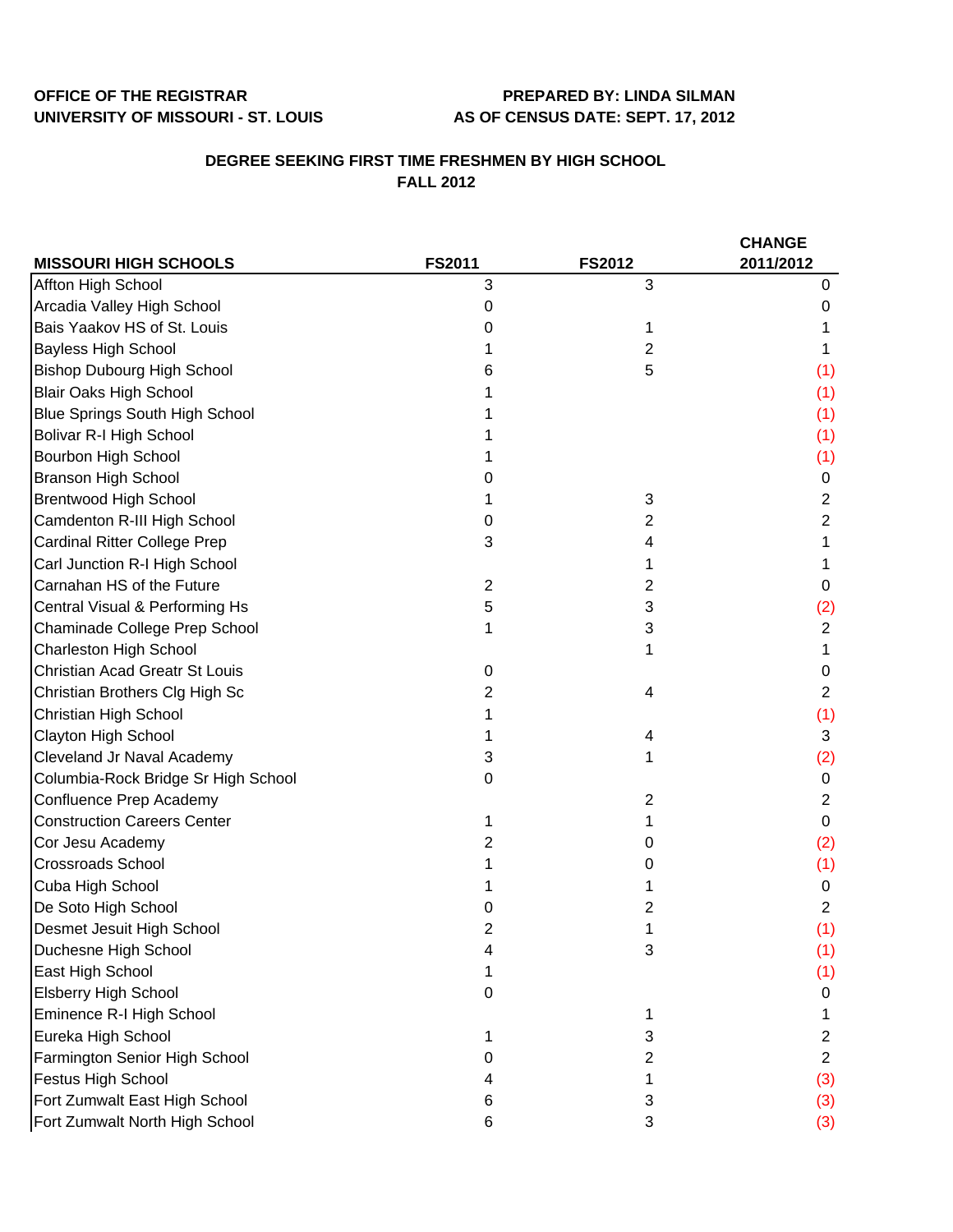| Fort Zumwalt South High School   | 4  | 5         |                |
|----------------------------------|----|-----------|----------------|
| Fort Zumwalt West High School    |    | 7         | 3              |
| Fox C-6 High School              |    | 6         | 2              |
| <b>Francis Howell Central</b>    | 4  | 5         | 1              |
| Francis Howell High School       | 2  | 3         | 1              |
| Francis Howell North High Sch    | 12 | 6         | (6)            |
| Fredericktown R-I High School    | 1  |           | (1)            |
| Gateway Institute Of Tech        | 6  | 4         | (2)            |
| Glendale High School             | 0  |           | 0              |
| Grandview C4 SR High School      |    | 1         | 1              |
| Hallsville High School           |    |           | (1)            |
| Hancock Place Sr High School     | 3  | $\pmb{0}$ | (3)            |
| Hannibal Senior High School      | 0  |           | 0              |
| Hayti-R II Senior High School    |    |           | 0              |
| Hazelwood Central Sr High Sch    | 8  | 7         | (1)            |
| Hazelwood East High School       | 13 | 5         | (8)            |
| Hazelwood West Senior High       | 13 | 8         | (5)            |
| Helias Interparish High School   |    |           | 1.             |
| Hickman High School              | 1  |           | 0              |
| Hillsboro Senior High School     | 0  |           |                |
| <b>Hogam Preparatory Academy</b> |    |           |                |
| Imagine College Prep             |    | 2         |                |
| Incarnate Word Academy           |    | 1         | (3)            |
| Jackson High School              |    | 4         | 4              |
| Jefferson City High School       |    | 1         | 0              |
| Jennings Senior High School      | 6  | 4         | (2)            |
| John F Kennedy High School       | 5  | 0         | (5)            |
| Joplin High School               |    |           | (1)            |
| Kennett High School              |    | 1         | 1              |
| Kickapoo High School             |    |           | 0              |
| Kingston High School             |    | 2         |                |
| Kirkwood High School             |    |           | (3)            |
| Ladue Horton Watkins High Sch    | 5  |           | (1)            |
| Lafayette High School            |    | 4         | 0              |
| Lees Summit North High School    | 0  | 1         |                |
| Liberty High School              | 0  |           | 0              |
| Licking High School              | 0  |           | 0              |
| Lift For Life Academy            |    | 2         | $\overline{2}$ |
| Lincoln College Prep Academy     | 0  | 3         | 3              |
| Lindbergh High School            | 8  | 7         | (1)            |
| Logos High School                |    |           | 0              |
| Linn High School                 |    |           |                |
| Lutheran High Sch St Chas Co     |    |           | 0              |
| Lutheran High School North MO    |    | 2         |                |
| Lutheran High School South       | 2  | 3         |                |
| Maplewood-Richmond Hts Sr Hs     | 1  | 4         | 3              |
| Maries R-I School                |    |           |                |
| Mark Twain High School           |    |           |                |
| Marquette High School            | 4  | 8         |                |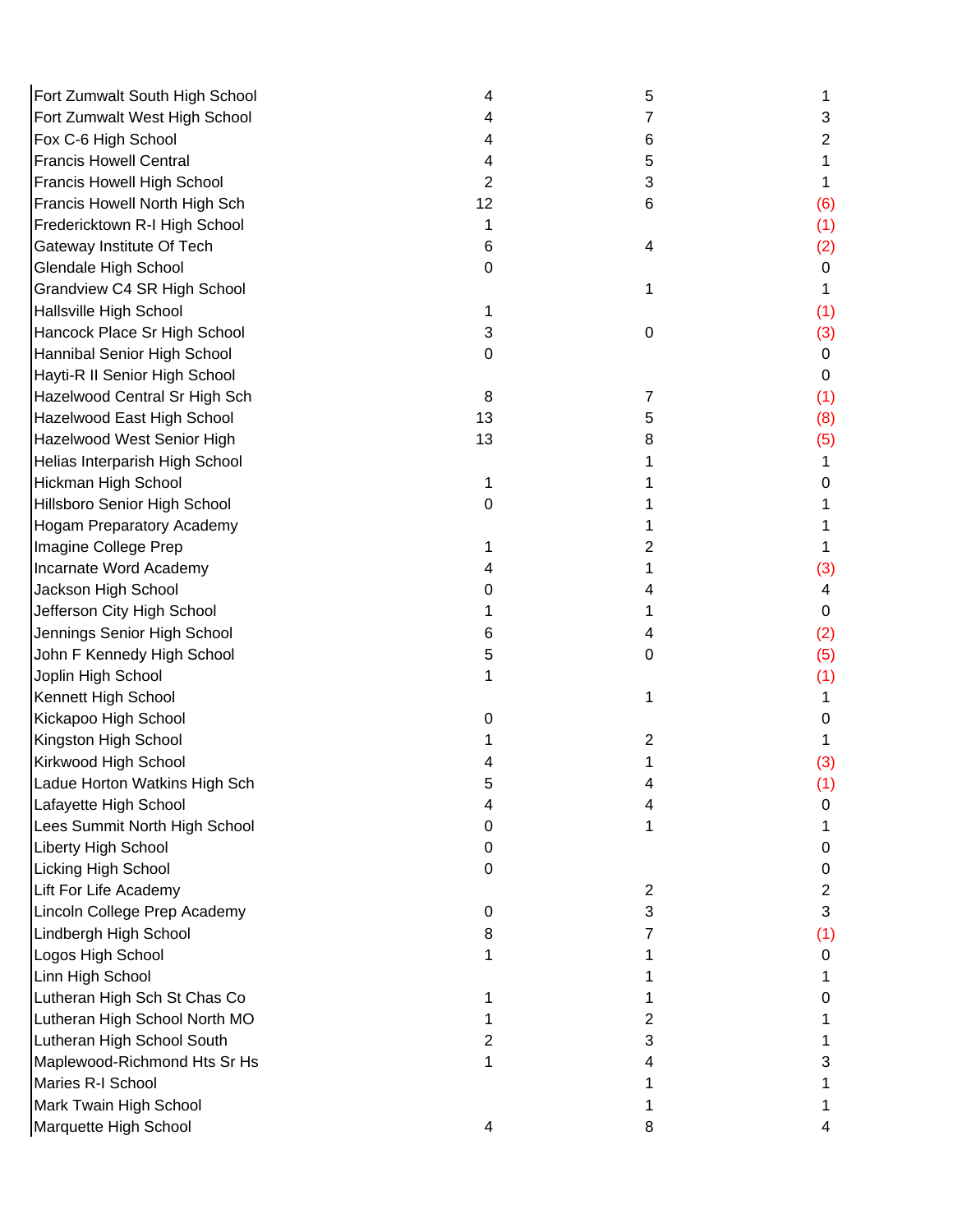| <b>McCluer High School</b>           | 4  | 1  | (3)            |
|--------------------------------------|----|----|----------------|
| <b>McCluer North High School</b>     | 7  | 12 | 5              |
| McCluer South Berkeley HS            | 2  | 3  |                |
| <b>McKinley Classical Leadership</b> |    | 1  |                |
| Mehlville Senior High School         | 8  | 8  | 0              |
| Metro Academic & Classical Hs        | 2  | 2  | 0              |
| Miller Career Academy                | 9  | 7  | (2)            |
| Moberly Senior High School           |    |    |                |
| Montgomery County R-II High School   | 0  |    |                |
| Nerinx Hall High School              | 3  | 2  | (1)            |
| New Life Christian Academy           |    |    | 0              |
| New Life Christian School            | 1  | 1  | 0              |
| Nixa R-11 High School                |    |    |                |
| Normandy Senior High School          | 11 | 3  | (8)            |
| North Callaway R-I Sr High School    | 1  | 1  | $\mathbf 0$    |
| North County Christian School        | 0  |    | 0              |
| North County High School             |    |    | (1)            |
| North County Technical School        |    | 1  | 0              |
| Northwest Academy of Law             |    | 2  | $\overline{2}$ |
| Northwest High School                | 2  |    | (1)            |
| Notre Dame De Sion                   |    |    |                |
| Notre Dame High School               | 0  | 2  | $\overline{c}$ |
| Oakville Senior High School          | 5  | 18 | 13             |
| Orchard Farm Jr-Sr High School       | 2  | 3  |                |
| Owensville High School               | 0  |    | $\Omega$       |
| Ozark High School                    |    |    | (1)            |
| Pacific Senior High School           | 3  | 0  | (3)            |
| Palmyra R-I High School              | 0  |    | $\mathbf 0$    |
| Parkway Central High School          | 7  | 2  | (5)            |
| Parkway North High School            | 13 | 11 | (2)            |
| Parkway South High School            | 0  | 4  | 4              |
| Parkway West High School             |    |    | 0              |
| Paseo Acad Of Fine & Perf Arts       |    |    |                |
| Pattonville High School              |    | 11 | 2              |
| Poplar Bluff Senior High Sch         | O  | 2  | 2              |
| Potosi R-3 Senior High School        |    | 4  | 3              |
| Providence Christian Academy         |    | 1  | 0              |
| <b>Ritenour High School</b>          | 11 | 18 | 7              |
| Riverview Gardens Sr High Sch        | 6  |    | (5)            |
| Rock Bridge High School              |    |    |                |
| Rockhurst High School                |    |    |                |
| Rockwood Summit High School          | 2  | 5  | 3              |
| Rolla Senior High School             | O  |    |                |
| Rosati-Kain High School              |    | 3  | 2              |
| Saint Charles Sr High School         |    | 4  | 3              |
| Saint Charles West High School       |    | 3  | 2              |
| Saint Clair R-XIII High School       |    |    | 1              |
| Saint Dominic High School            | 4  | 2  | (2)            |
| Saint Elizabeth Academy              |    | 1  | 0              |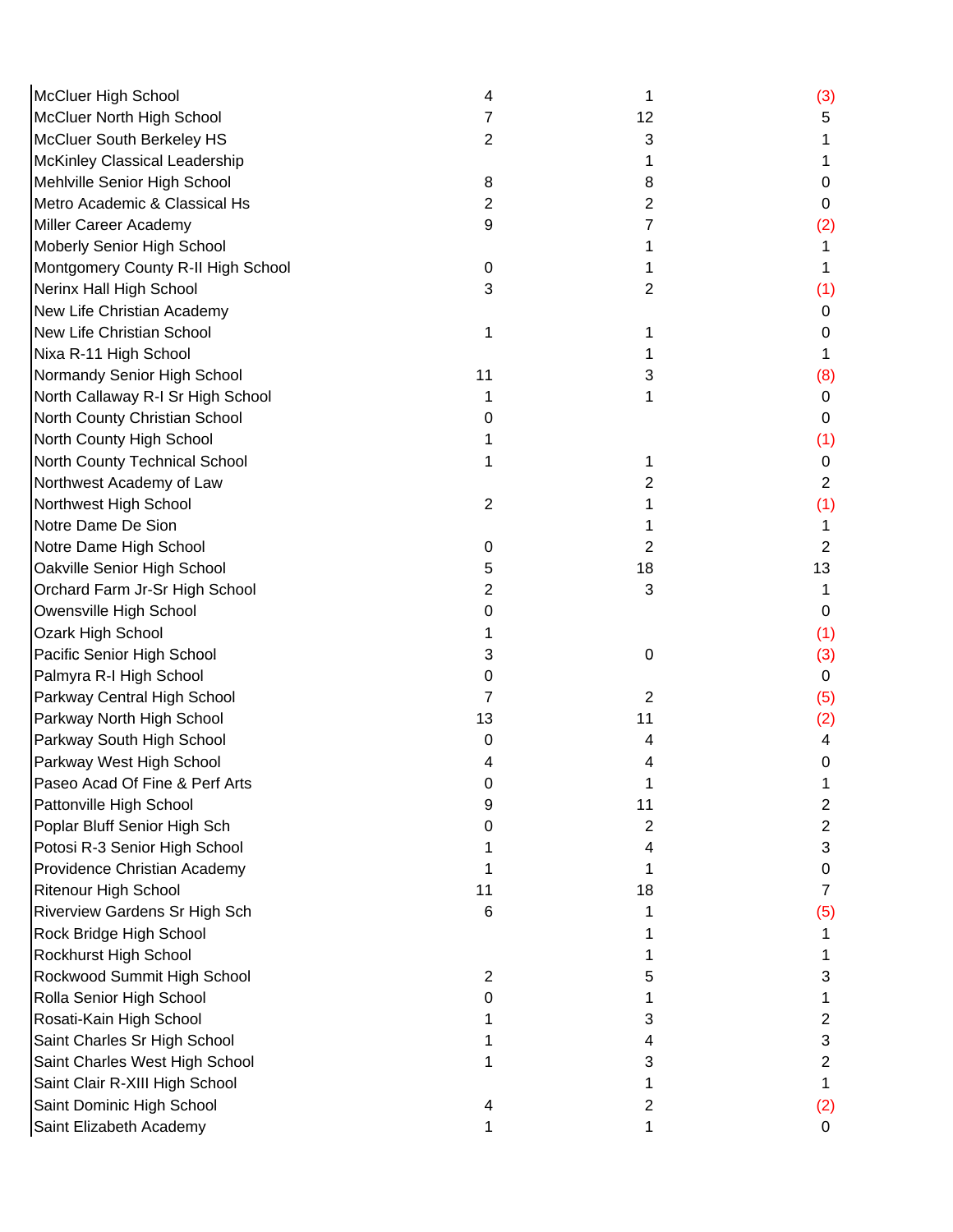| Saint Francis Borgia Regl H S       | 2   | 2              | 0              |
|-------------------------------------|-----|----------------|----------------|
| Saint John Vianney High School      | 1   |                | 0              |
| Saint Johns High School             |     |                | 0              |
| Saint Joseph Academy                | 0   |                |                |
| Saint Louis Univ High School        |     | 5              | 4              |
| Saint Louis Christian Academy       |     |                | 0              |
| Saint Mary High School              | 3   |                | (3)            |
| Saint Pius X High School            |     |                | (1)            |
| Sainte Genevieve High School        | 2   | 1              | (1)            |
| Salem Senior High School            |     |                | (1)            |
| Seckman Senior High School          | 2   | 3              | 1              |
| School of the Osage                 | 2   |                | (2)            |
| Seneca High School                  |     | 1              |                |
| Sikeston High School                |     |                | (1)            |
| Smith-Cotton High School            |     |                | (1)            |
| Soldan Intl Studies High Sch        |     | 11             | 7              |
| South Callaway R-II High School     |     |                | 1              |
| South Pemiscot High School          |     |                | (1)            |
| Stockton R-I High School            |     | $\overline{2}$ | $\overline{2}$ |
| Sullivan C-2 High School            |     | $\overline{2}$ |                |
| Sumner High School                  | 0   | 2              | $\overline{2}$ |
| Theodore Roosevelt High School      |     | 2              | (1)            |
| <b>Tower Grove Christian School</b> |     |                | (1)            |
| <b>Trinity Catholic High School</b> | 5   | 9              | 4              |
| Troy Buchanan High School           |     | 5              | 4              |
| Union High School                   | 2   |                | (1)            |
| University Academy Charter School   |     |                | 0              |
| Univ of Missouri Independ Stud      | O   |                | 0              |
| University City High School         |     |                | (4)            |
| Unknown Missouri High School        |     |                | (1)            |
| <b>Ursuline Academy</b>             |     |                | 0              |
| Van-Far High School                 |     |                |                |
| Vashon High School                  | 2   | ວ              | 3.             |
| Villa Duchesne/ Oak Hill School     | 0   |                | 0              |
| Warrensburg High School             |     |                | (1)            |
| <b>Warrenton High School</b>        |     |                | (1)            |
| Warsaw High School                  | 3   |                | (3)            |
| Washington High School              | 2   |                | (1)            |
| Waynesville High School             |     |                | 1.             |
| Webster Groves High School          | 8   | 2              | (6)            |
| Wentzville High School              | 5   | 6              | 1              |
| Wentzville Timberland High Sch      | 6   | 8              | $\overline{2}$ |
| West County R-IV High School        |     | 2              | $\overline{2}$ |
| Westminster Christian Academy       | 2   | 4              | $\overline{2}$ |
| <b>Willard High Schol</b>           |     |                | (1)            |
| Windsor High School                 |     | 5              |                |
| Winfield High School                |     | 2              |                |
| Wright City High School             | 2   |                |                |
| <b>MISSOURI TOTAL</b>               | 394 | 424            | 30             |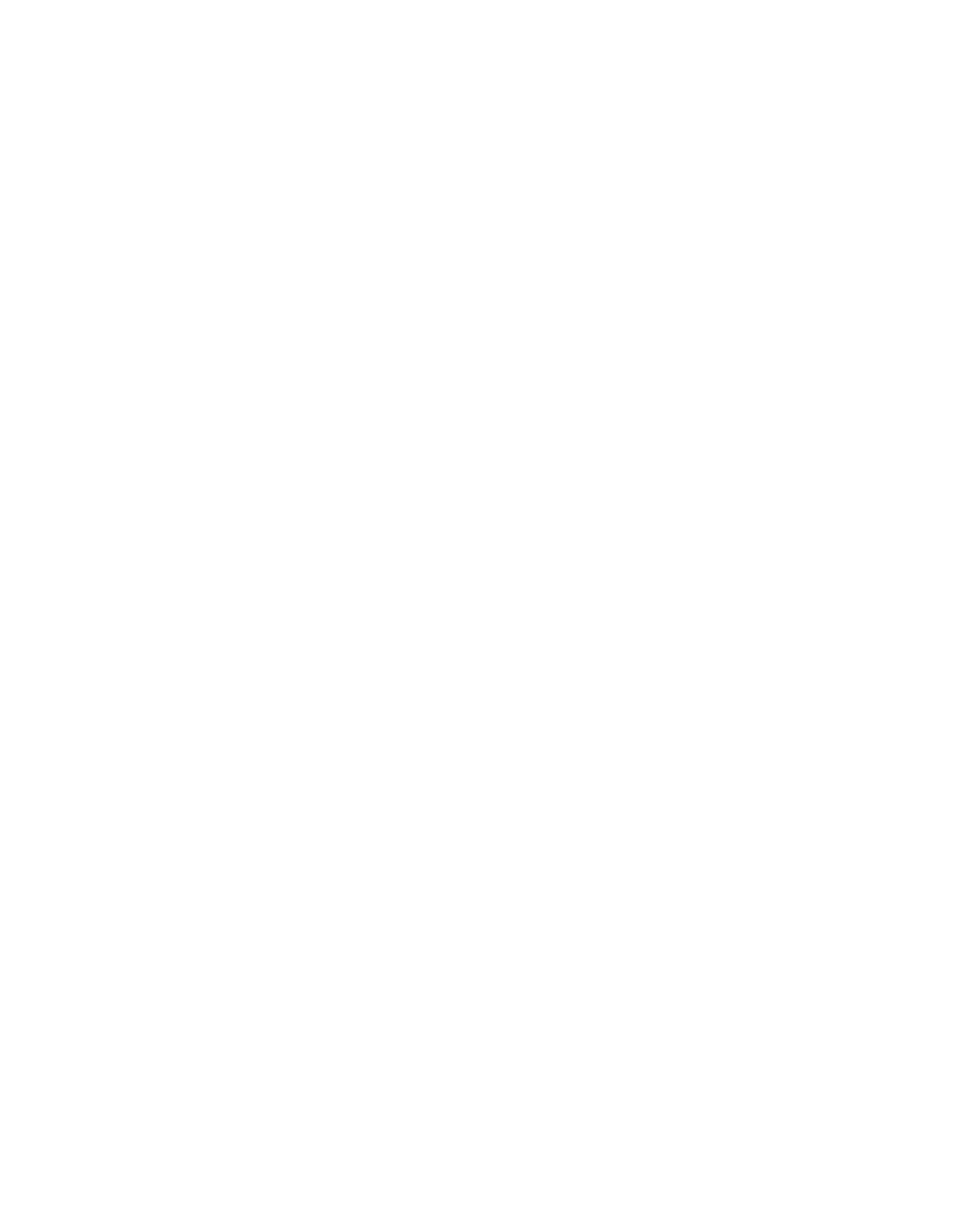| <b>ILLINOIS HIGH SCHOOL</b>         | <b>FS2011</b>  | <b>FS2012</b>  | <b>CHANGE</b><br>2011/2012 |
|-------------------------------------|----------------|----------------|----------------------------|
| Althoff Catholic High School        | 0              | $\overline{2}$ | 2                          |
| Alton High School                   |                | 2              |                            |
| Antioch Community High School       |                |                |                            |
| <b>Belleville High School East</b>  | $\overline{2}$ | 4              | 2                          |
| <b>Belleville Township H S West</b> | 0              | 2              | 2                          |
| <b>Bloomington High School</b>      |                |                | 1                          |
| Bond County Cmty Unt #2 High School | 0              | 2              | $\overline{2}$             |
| Cahokia High School                 |                |                | (1)                        |
| Cary-Grove Community High School    |                |                | 1                          |
| Central Catholic High School        |                |                | (1)                        |
| Chicago HS Agricultural Sci         | 0              |                |                            |
| Collinsville High School            | 3              | 3              | O                          |
| Columbia High School                |                | 2              |                            |
| Community HS Dist 99 North HS       |                | 2              | 2                          |
| Dupo Senior High School             |                | 1              | 0                          |
| East Saint Louis Sr High Sch        | O              | $\overline{2}$ | 2                          |
| East St Louis Lincoln Sr HS         | 0              |                | 0                          |
| Edwardsville Senior High Sch        | 0              | $\overline{2}$ | 2                          |
| Elgin High School                   |                |                | 1                          |
| <b>Fieldcrest High School</b>       |                |                | 1                          |
| Freeburg High School                |                |                | (1)                        |
| Glenwood High School                |                |                | 1                          |
| <b>Granite City Senior High Sch</b> |                | 3              | 2                          |
| Heritage High School                |                |                | (1)                        |
| <b>Highland High School</b>         |                |                | (1)                        |
| Homewood-Flossmoor Cmty High        |                |                | (1)                        |
| Jersey Community High School        |                |                | (1)                        |
| Lincoln Way North High School       | 0              |                |                            |
| Lincoln Way West High School        |                |                |                            |
| Madison Senior High School          |                |                | 0                          |
| Marquette Catholic High School      |                | J.             | 2                          |
| Neuqua Valley High School           |                |                | (1)                        |
| Normal Community High School        |                |                | (1)                        |
| OFallon Township High School        |                | 3              | $\overline{c}$             |
| Plainfield North High School        |                | 2              | 2                          |
| Quincy Senior High School           |                |                | 0                          |
| Richwoods High School               |                |                | (1)                        |
| Roxana Senior High School           |                | $\overline{c}$ |                            |
| Sacred Hearth-Griffin High School   | 0              |                |                            |
| Southwestern High School            | 2              |                | (2)                        |
| Sparta High School                  |                |                |                            |
| <b>Triad High School</b>            | 2              |                | (1)                        |
| Washington Cmty High School         | 0              |                |                            |
| Williamsville High School           | 0              |                |                            |
| <b>ILLINOIS TOTAL</b>               | 27             | 51             | 24                         |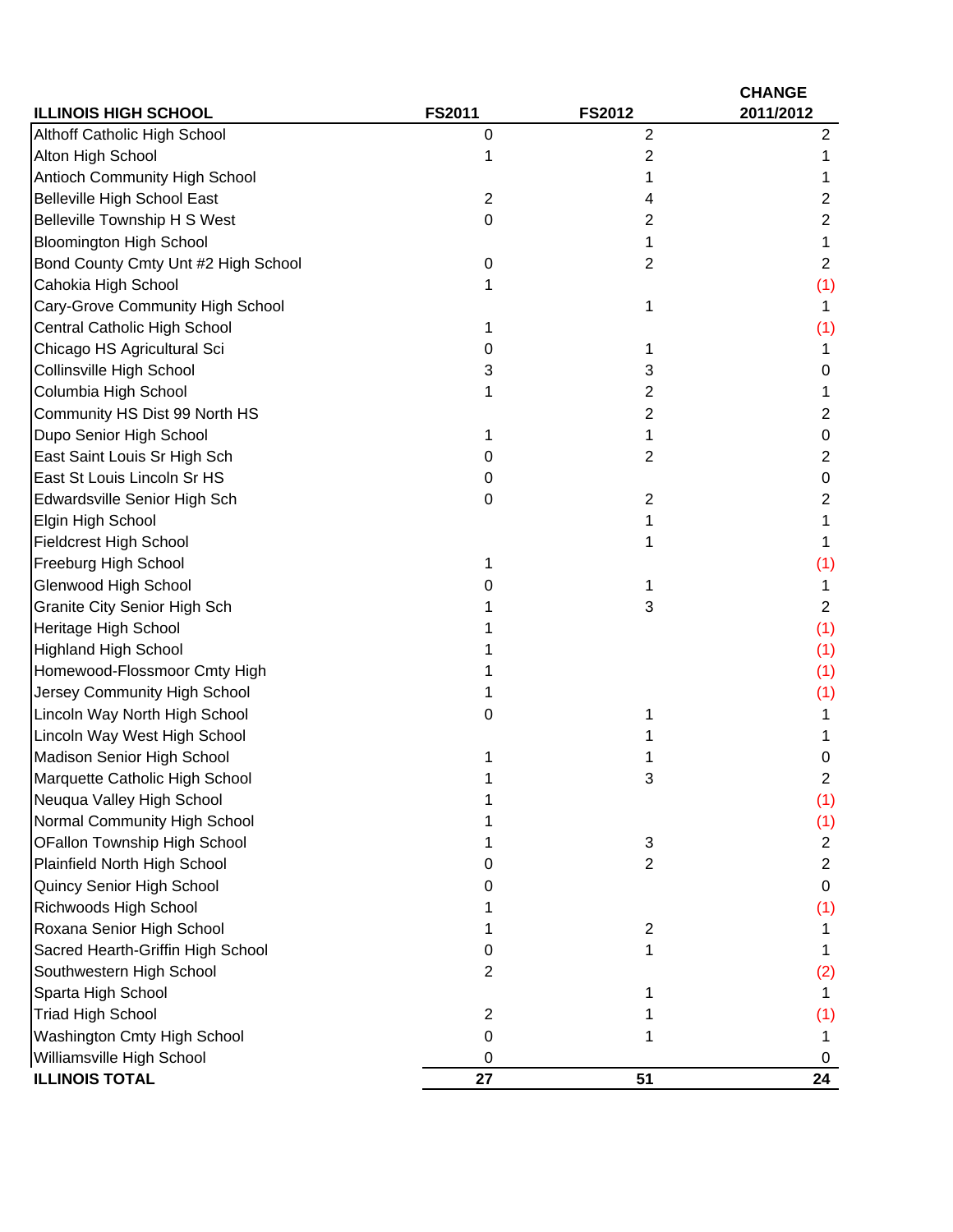|                                      |      |                | <b>CHANGE</b> |
|--------------------------------------|------|----------------|---------------|
| <b>OTHER-OUT OF STATE</b>            | 2011 | 2012           | 2011/2012     |
| Alpha Omega Academy                  | 0    |                | 1             |
| Andover Central High School          |      |                | (1)           |
| Ann Arbor-Huron High School          |      | 1              | 1             |
| Arcadia High School                  | 1    |                | (1)           |
| <b>Belle Chasse High School</b>      | 0    |                | 0             |
| <b>Bishop Keley High School</b>      | 0    |                | 0             |
| <b>Bishop Miege High School</b>      |      |                | (1)           |
| <b>Blue Valley North High School</b> |      | 1              | 1             |
| Booker T Washington High School      | 1    |                | (1)           |
| <b>Bowling Green High School</b>     |      |                | (1)           |
| Campus High School                   | 0    |                | 0             |
| Canton Mckinley Sr High School       |      | $\overline{2}$ | 2             |
| Chamberlain High School              |      |                | 0             |
| Chattanooga Christian School         | 0    |                | 0             |
| <b>Chetek Senior High School</b>     |      |                | 0             |
| <b>Chopticon High School</b>         |      |                | 0             |
| Colegio San Ignacio De Loyola        | 1    |                | (1)           |
| Collins Hill High School             |      | 1              | 1             |
| Coronado High School                 | 0    |                | 1             |
| Cowetta High School                  |      |                | (1)           |
| <b>Culver Academies The</b>          |      |                | 0             |
| Cypress Lake High School             |      |                | (1)           |
| De Smet High School                  |      |                | (1)           |
| Division Independent Study           |      |                | 0             |
| Dripping Springs High School         |      |                | (1)           |
| East High School                     | 0    | 1              | 1             |
| Eden Prairie High School             | ი    | 1              | 1             |
| Elizabethtown Senior High School     |      |                | (1)           |
| Elkmont High School                  |      |                | 0             |
| Faith Academy of Marble Falls        |      |                | (1)           |
| Farmington High School               |      |                | (1)           |
| Ferguson Christian School            | O    |                | 0             |
| Franklin County High School          | 0    | 1              | 1             |
| Freedom High School                  | 1    |                | (1)           |
| George Washington High School        |      |                |               |
| Gordon Lee Memorial High School      |      | 1              |               |
| <b>Granby High School</b>            |      |                | (1)           |
| Green High School                    | 0    |                | 0             |
| H Frank Carvey High School           |      |                | (1)           |
| Hancock Place Sr High School         | O    |                | 0             |
| Holy Savior Menard Central Hs        |      |                | (1)           |
| Home School                          | 5    | 6              |               |
| <b>Houston High School</b>           | 2    |                | (2)           |
| Irondale Senior High School          | 0    | 1              | 1             |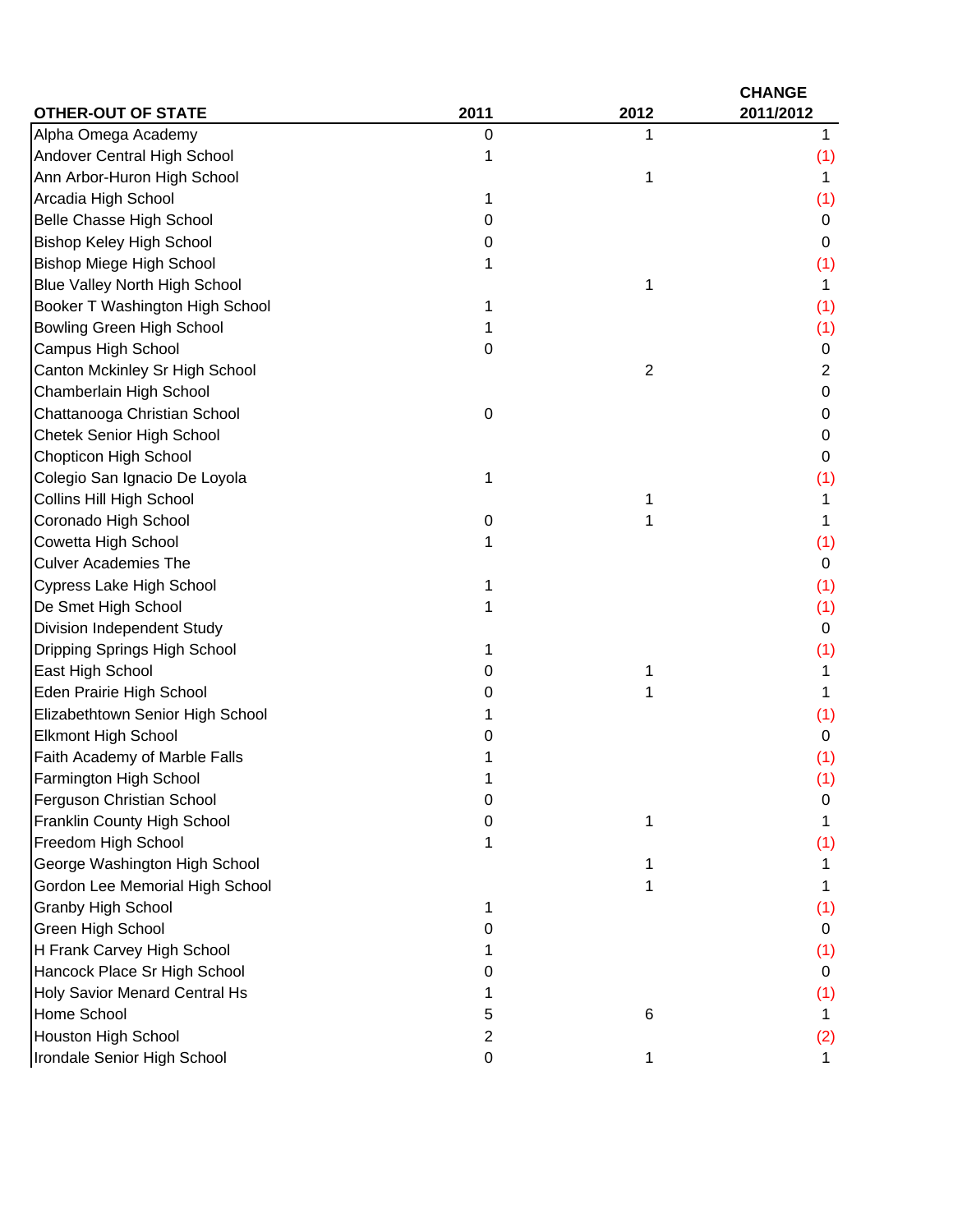| Jenks High School                 |                |    | (1)            |
|-----------------------------------|----------------|----|----------------|
| Jordan High School                | 0              |    | 0              |
| Kamiakin High School              | 0              |    | 0              |
| Keystone National High School     | 0              | 1  |                |
| Laurens School Dst 55 High School |                |    | (1)            |
| Lexington Catholic High School    | 0              |    | 0              |
| Marion High School                | 0              |    |                |
| Mat-Su Alternative School         |                |    |                |
| Millard South High School         |                |    |                |
| Mooresville High School           |                |    |                |
| Nansemond Rive High School        | 0              |    |                |
| North High School                 |                |    | 0              |
| Oak Grove Luthern High School     | 0              |    | 0              |
| Oak Hill Academy                  | 0              |    | 0              |
| Oakland High School               | 1              |    | (1)            |
| Olathe Northwest High School      |                | 2  | $\overline{2}$ |
| Oldham County Senior High Sch     | 0              |    | 0              |
| Omaha High School                 |                |    | 0              |
| Owen Valley Community High School | 0              |    | 0              |
| Patrick Henry High School         | 0              |    | 0              |
| Pearland High School              | 0              |    | 0              |
| Pike High School                  | 0              | 2  | 2              |
| Plymouth-Canton High School       |                |    |                |
| Pottsville High School            | 0              |    | 0              |
| Redlands East Valley High Sch     |                |    | 0              |
| Riverside High School             |                |    | 0              |
| Roosevelt High School             | 0              |    | 0              |
| Roseville Area High School        |                |    | 0              |
| Rush-Henrietta Senior High Sch    | 0              |    | 0              |
| Saguaro High School               |                |    | (1)            |
| Samuel Clemens High School        |                |    | 0              |
| Sante Fe High School              |                |    | (1)            |
| Seaman High School                |                |    | 0              |
| Sequim High School                |                |    | (1)            |
| Seton Home Study School           | 0              |    | 0              |
| Sierra High School                | 0              |    | 0              |
| Singapore American School         | 0              |    | 0              |
| St Croix Educational Complex H    |                |    |                |
| Sumner Academy Arts & Science     | 1              |    | (1)            |
| <b>Tri-County High School</b>     | 0              |    | 0              |
| <b>Tokay High School</b>          | $\overline{2}$ |    | (2)            |
| Tonganoxie High School            |                |    |                |
| Unknown Georgia High School       |                |    |                |
| Valley High School                | 0              |    |                |
| Vernon Township High School       | 0              |    | 0              |
| <b>Wahlert High School</b>        | 0              |    | 0              |
| Wichita High School East          |                |    |                |
| OTHER-OUT OF STATE TOTAL          | 33             | 35 | $\mathbf{2}$   |
|                                   |                |    |                |